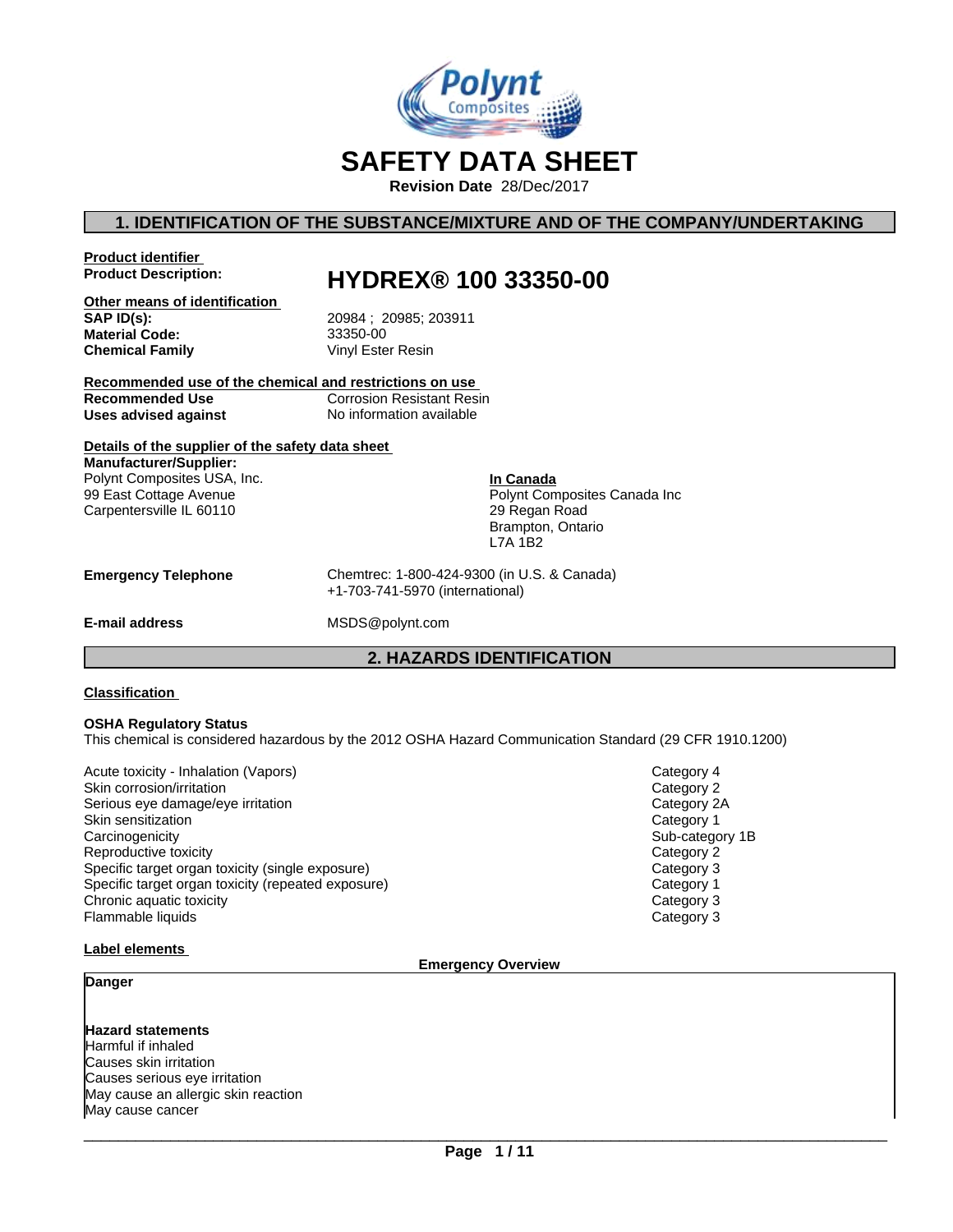

 $\overline{\phantom{a}}$  ,  $\overline{\phantom{a}}$  ,  $\overline{\phantom{a}}$  ,  $\overline{\phantom{a}}$  ,  $\overline{\phantom{a}}$  ,  $\overline{\phantom{a}}$  ,  $\overline{\phantom{a}}$  ,  $\overline{\phantom{a}}$  ,  $\overline{\phantom{a}}$  ,  $\overline{\phantom{a}}$  ,  $\overline{\phantom{a}}$  ,  $\overline{\phantom{a}}$  ,  $\overline{\phantom{a}}$  ,  $\overline{\phantom{a}}$  ,  $\overline{\phantom{a}}$  ,  $\overline{\phantom{a}}$ 

## **Precautionary Statements - Prevention**

Obtain special instructions before use Do not handle until all safety precautions have been read and understood Use personal protective equipment as required Use only outdoors or in a well-ventilated area Wash face, hands and any exposed skin thoroughly after handling Contaminated work clothing should not be allowed out of the workplace Do not breathe mist, vapors, spray Do not eat, drink or smoke when using this product Keep away from heat/sparks/open flames/hot surfaces. - No smoking Keep container tightly closed Ground/bond container and receiving equipment Use explosion-proof electrical/ ventilating/ lighting/ equipment Use only non-sparking tools Take precautionary measures against static discharge Keep cool Wear protective gloves/protective clothing/eye protection/face protection Avoid release to the environment

### **Precautionary Statements - Response**

IF exposed or concerned: Get medical advice/attention IF IN EYES: Rinse cautiously with water for several minutes. Remove contact lenses, if present and easy to do. Continue rinsing If eye irritation persists: Get medical advice/attention If skin irritation or rash occurs: Get medical advice/attention IF ON SKIN (or hair): Remove/Take off immediately all contaminated clothing. Rinse skin with water/shower Wash contaminated clothing before reuse IF INHALED: Remove victim to fresh air and keep at rest in a position comfortable for breathing IF SWALLOWED: Immediately call a POISON CENTER or doctor/physician Do NOT induce vomiting In case of fire: Use CO2, dry chemical, or foam to extinguish

#### **Precautionary Statements - Storage**

Store in a well-ventilated place. Keep container tightly closed

#### **Precautionary Statements - Disposal**

Dispose of contents/container to industrial incineration plant Dispose of in accordance with federal, state and local regulations

#### **Hazards not otherwise classified (HNOC)**

# Not applicable

**Other Information** May be harmful in contact with skin

| Unknown acute toxicity   | 55.1 % of the mixture consists of ingredient(s) of unknown toxicity               |
|--------------------------|-----------------------------------------------------------------------------------|
| Unknown aquatic toxicity | 55.4 % of the mixture consists of components(s) of unknown hazards to the aquatic |
|                          | environment                                                                       |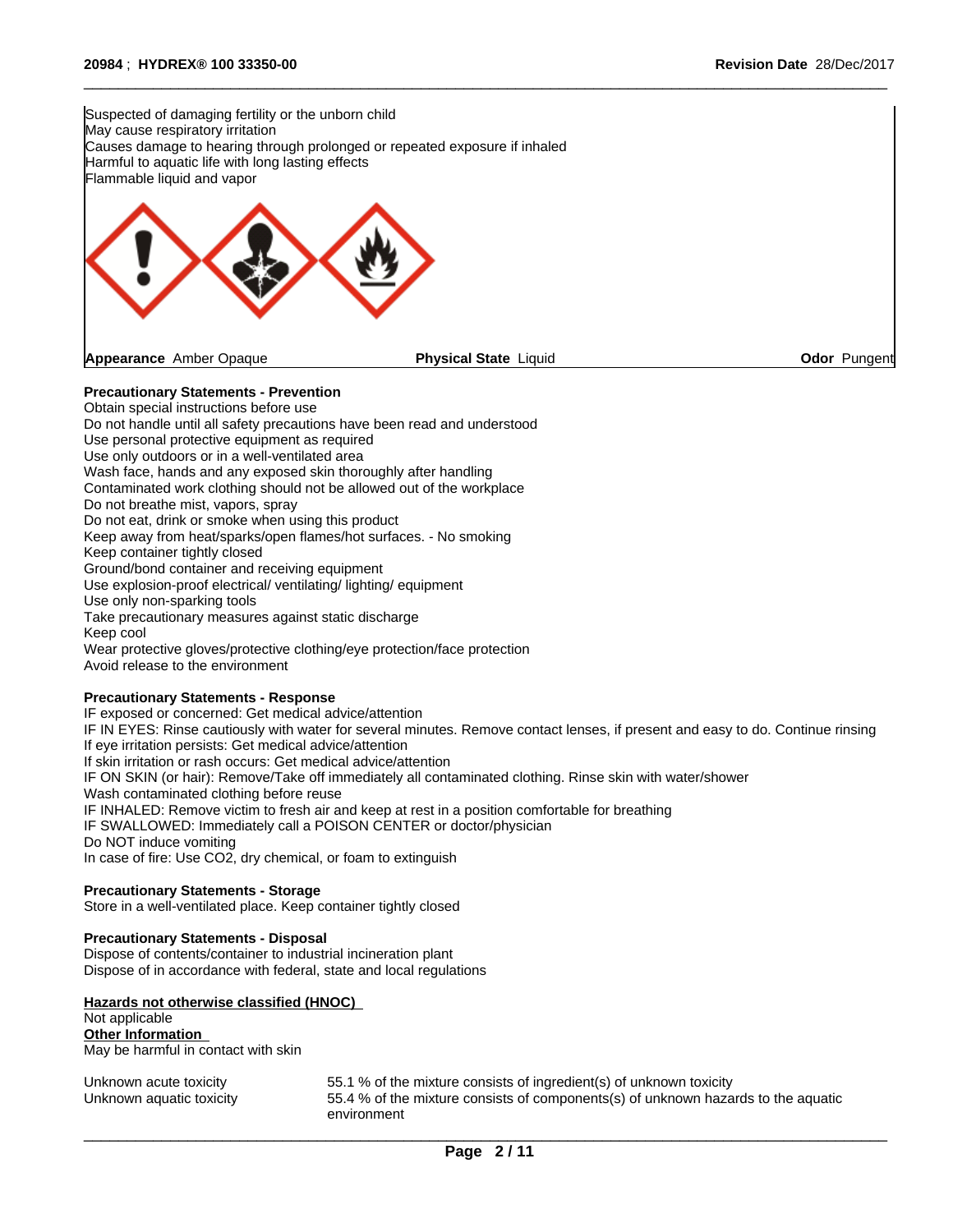# **3. COMPOSITION/INFORMATION ON INGREDIENTS**

| <b>Chemical Name</b>                  | CAS No.     | Weight-%   | <b>Trade Secre</b> |
|---------------------------------------|-------------|------------|--------------------|
| Stvrene                               | 100-42-5    | - 46<br>42 |                    |
| Silica, Amorphous, Fumed, Cryst,-Free | 112945-52-5 | <∠.ע       |                    |
| Cobalt bis(2-ethvlhexanoate)          | 136-52-7    | <∪.ټ       |                    |

 $\overline{\phantom{a}}$  ,  $\overline{\phantom{a}}$  ,  $\overline{\phantom{a}}$  ,  $\overline{\phantom{a}}$  ,  $\overline{\phantom{a}}$  ,  $\overline{\phantom{a}}$  ,  $\overline{\phantom{a}}$  ,  $\overline{\phantom{a}}$  ,  $\overline{\phantom{a}}$  ,  $\overline{\phantom{a}}$  ,  $\overline{\phantom{a}}$  ,  $\overline{\phantom{a}}$  ,  $\overline{\phantom{a}}$  ,  $\overline{\phantom{a}}$  ,  $\overline{\phantom{a}}$  ,  $\overline{\phantom{a}}$ 

\* The exact percentage (concentration) of composition has been withheld as a trade secret. If CAS number is "proprietary", the specific chemical identity has been withheld as a trade secret.

| <b>4. FIRST AID MEASURES</b>                                                                                |                                                                                                                                                                                                                                                   |  |
|-------------------------------------------------------------------------------------------------------------|---------------------------------------------------------------------------------------------------------------------------------------------------------------------------------------------------------------------------------------------------|--|
| <b>First Aid Measures</b>                                                                                   |                                                                                                                                                                                                                                                   |  |
| <b>Eye Contact</b>                                                                                          | Immediately flush eyes for at least 15 minutes. Get medical attention.                                                                                                                                                                            |  |
| <b>Skin Contact</b>                                                                                         | Wash off with warm water and soap. Remove contaminated clothing and shoes. If skin<br>irritation persists, call a physician. Wash contaminated clothing before reuse.                                                                             |  |
| <b>Inhalation</b>                                                                                           | Remove person to fresh air. If signs/symptoms continue, get medical attention. Keep<br>patient warm and at rest. If not breathing, give artificial respiration. If breathing is labored,<br>administer oxygen. Get medical attention immediately. |  |
| Ingestion                                                                                                   | Do NOT induce vomiting. Aspiration hazard if swallowed - can enter lungs and cause<br>damage. This material may enter the lungs during vomiting. Never give anything by mouth<br>to an unconscious person. GET IMMEDIATE MEDICAL ATTENTION.       |  |
| Most important symptoms and effects, both acute and delayed                                                 |                                                                                                                                                                                                                                                   |  |
| <b>Most Important Symptoms and</b><br><b>Effects</b>                                                        | Inhalation of high vapor concentrations can cause central nervous system depression and<br>narcosis. Irritating to eyes, respiratory system and skin. Harmful by inhalation, in contact<br>with skin and if swallowed.                            |  |
|                                                                                                             | Indication of any immediate medical attention and special treatment needed                                                                                                                                                                        |  |
| <b>Notes to Physician</b>                                                                                   | Treat symptomatically.                                                                                                                                                                                                                            |  |
| <b>5. FIRE-FIGHTING MEASURES</b>                                                                            |                                                                                                                                                                                                                                                   |  |
| <b>Suitable Extinguishing Media</b><br>Carbon dioxide (CO2), Foam, Dry chemical, Water spray                |                                                                                                                                                                                                                                                   |  |
| <b>Unsuitable Extinguishing Media</b><br>Do not use a solid water stream as it may scatter and spread fire. |                                                                                                                                                                                                                                                   |  |

### **Specific hazards arising from the chemical**

| <b>Hazardous combustion products</b> | Combustion may produce carbon monoxide, carbon dioxide and irritating or toxic vapors<br>and gases                                                                                                                                                                                                                                                                                                                                                                                                                                                                                                                                      |
|--------------------------------------|-----------------------------------------------------------------------------------------------------------------------------------------------------------------------------------------------------------------------------------------------------------------------------------------------------------------------------------------------------------------------------------------------------------------------------------------------------------------------------------------------------------------------------------------------------------------------------------------------------------------------------------------|
| <b>Combustion/explosion hazards</b>  | Flammable. Vapors may form explosive mixtures with air. Flash back possible over<br>considerable distance. Empty containers may retain product residue (liquid and/or vapor).<br>Do not pressurize, cut, weld, braze, solder, drill, grind, or expose these containers to heat,<br>flame, sparks, static electricity, or other sources of ignition as the container may explode<br>and may cause injury or death. Empty drums should be completely drained and properly<br>bunged. Empty drums should be promptly returned to a drum reconditioner or properly<br>disposed. Closed containers may rupture when exposed to extreme heat. |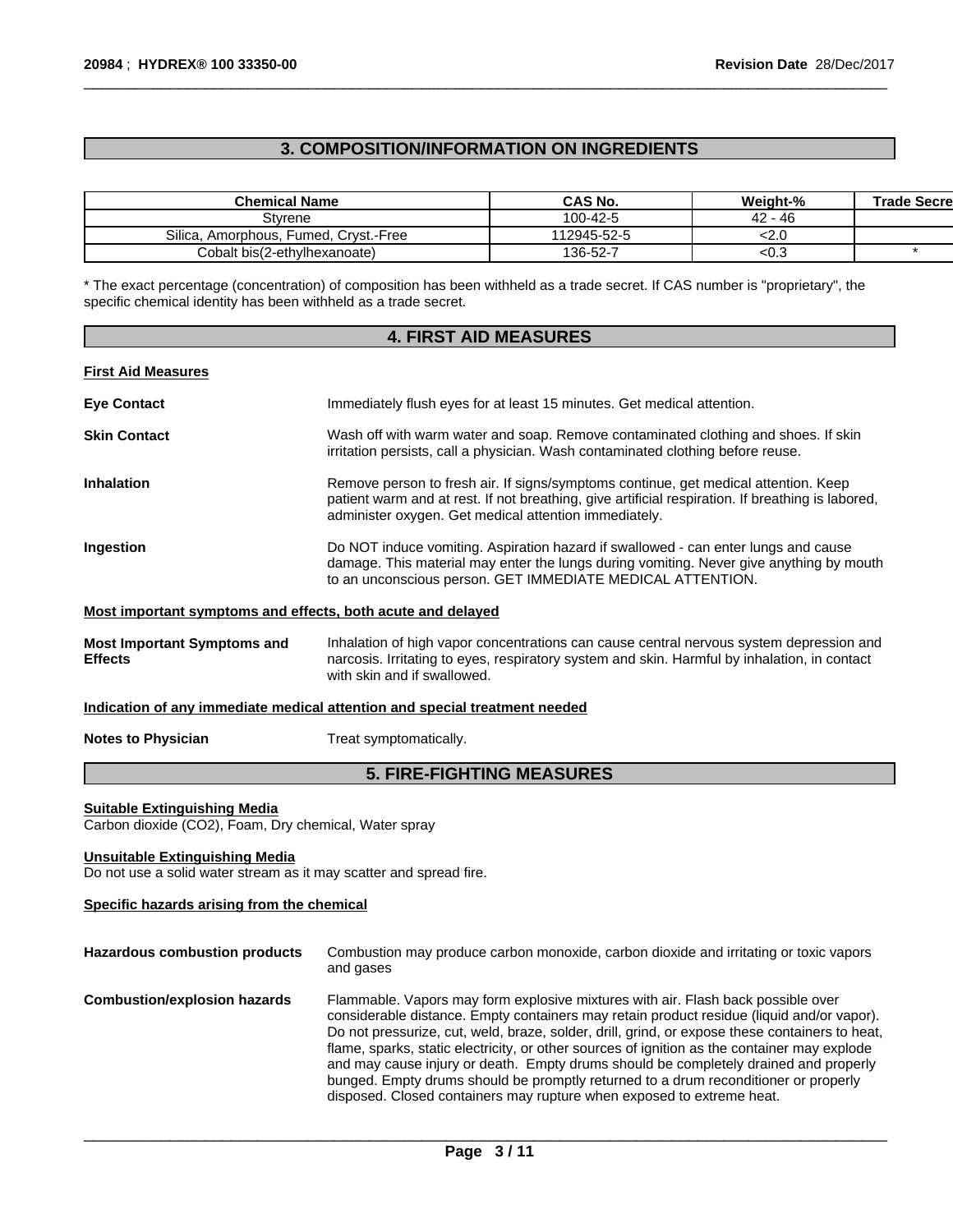#### **Protective Equipment and Precautions for Firefighters**

Wear self-contained breathing apparatus (SCBA) and full fire-fighting protective clothing. Thoroughly decontaminate all protective equipment after use. Evacuate all persons from the fire area to a safe location. Move non-burning material, as feasible, to a safe location as soon as possible. Fire fighters should be protected from potential explosion hazard while extinguishing the blaze. DO NOT extinguish a fire resulting from the flow of this flammable liquid until the flow of liquid is effectively shut off. This precaution will help prevent the accumulation of an explosive vapor-air mixture after the initial fire is extinguished. Use water spray to cool fire-exposed containers.

 $\overline{\phantom{a}}$  ,  $\overline{\phantom{a}}$  ,  $\overline{\phantom{a}}$  ,  $\overline{\phantom{a}}$  ,  $\overline{\phantom{a}}$  ,  $\overline{\phantom{a}}$  ,  $\overline{\phantom{a}}$  ,  $\overline{\phantom{a}}$  ,  $\overline{\phantom{a}}$  ,  $\overline{\phantom{a}}$  ,  $\overline{\phantom{a}}$  ,  $\overline{\phantom{a}}$  ,  $\overline{\phantom{a}}$  ,  $\overline{\phantom{a}}$  ,  $\overline{\phantom{a}}$  ,  $\overline{\phantom{a}}$ 

### **6. ACCIDENTAL RELEASE MEASURES**

#### **Personal precautions, protective equipment and emergency procedures**

| <b>Personal Precautions</b>                          | Remove all sources of ignition. Evacuate personnel to safe areas. Use personal protective<br>equipment as required. Ensure adequate ventilation. Keep people away from and upwind of<br>spill/leak. Beware of vapors accumulating to form explosive concentrations. Vapors can<br>accumulate in low areas. Avoid contact with skin and eyes. |
|------------------------------------------------------|----------------------------------------------------------------------------------------------------------------------------------------------------------------------------------------------------------------------------------------------------------------------------------------------------------------------------------------------|
| <b>Other Information</b>                             | All equipment used when handling the product must be grounded.                                                                                                                                                                                                                                                                               |
| <b>Environmental precautions</b>                     |                                                                                                                                                                                                                                                                                                                                              |
| <b>Environmental precautions</b>                     | Prevent further leakage or spillage if safe to do so. Do not allow material to contaminate<br>ground water system. Prevent product from entering drains. Soak up with inert absorbent<br>material and dispose of as hazardous waste. Beware of vapors accumulating to form<br>explosive concentrations. Vapors can accumulate in low areas.  |
| Methods and material for containment and cleaning up |                                                                                                                                                                                                                                                                                                                                              |
| <b>Methods for Containment</b>                       | Prevent spilled material from 1) contaminating soil, 2) entering sanitary sewers, storm<br>sewers, and drainage systems, and 3) entering bodies of water or ditches that lead to<br>waterways. Prevent spreading over a wide area (e.g. by containment or oil barriers).                                                                     |
| <b>Methods for Clean-up</b>                          | Soak up with inert absorbent material. Remove from surface water (e.g. by skimming or<br>siphoning). Dispose of contaminated material as waste according to item 13.                                                                                                                                                                         |

# **7. HANDLING AND STORAGE**

#### **Precautions for safe handling**

**Handling Example 20 Industry Do not breathe vapor or mist. Avoid contact with skin, eyes or clothing. Wash hands before** breaks and immediately after handling the product. Take off contaminated clothing and wash before reuse. Ensure adequate ventilation. Ground and bond containers when transferring material. Use spark-proof tools and explosion-proof equipment. Consult your supplier of promoters and catalysts for additional instructions on proper mixing and usage. Empty containers may retain product residue (liquid and/or vapor). Do not pressurize, cut, weld, braze, solder, drill, grind, or expose these containers to heat, flame, sparks, static electricity, or other sources of ignition as the container may explode and may cause injury or death. Empty drums should be completely drained and properly bunged. Empty drums should be promptly returned to a drum reconditioner or properly disposed. Do not use compressed air for filling, discharging or handling.

#### **Conditions for safe storage, including any incompatibilities**

**Storage** Keep away from heat and sources of ignition. No smoking. Protect from direct sunlight. Keep containers tightly closed in a cool, well-ventilated place. To ensure maximum stability and maintain optimum resin properties, resins should be stored in closed containers at temperatures below 77°F (25°C).

## **8. EXPOSURE CONTROLS/PERSONAL PROTECTION**

#### **Exposure limits**

Components with workplace control parameters.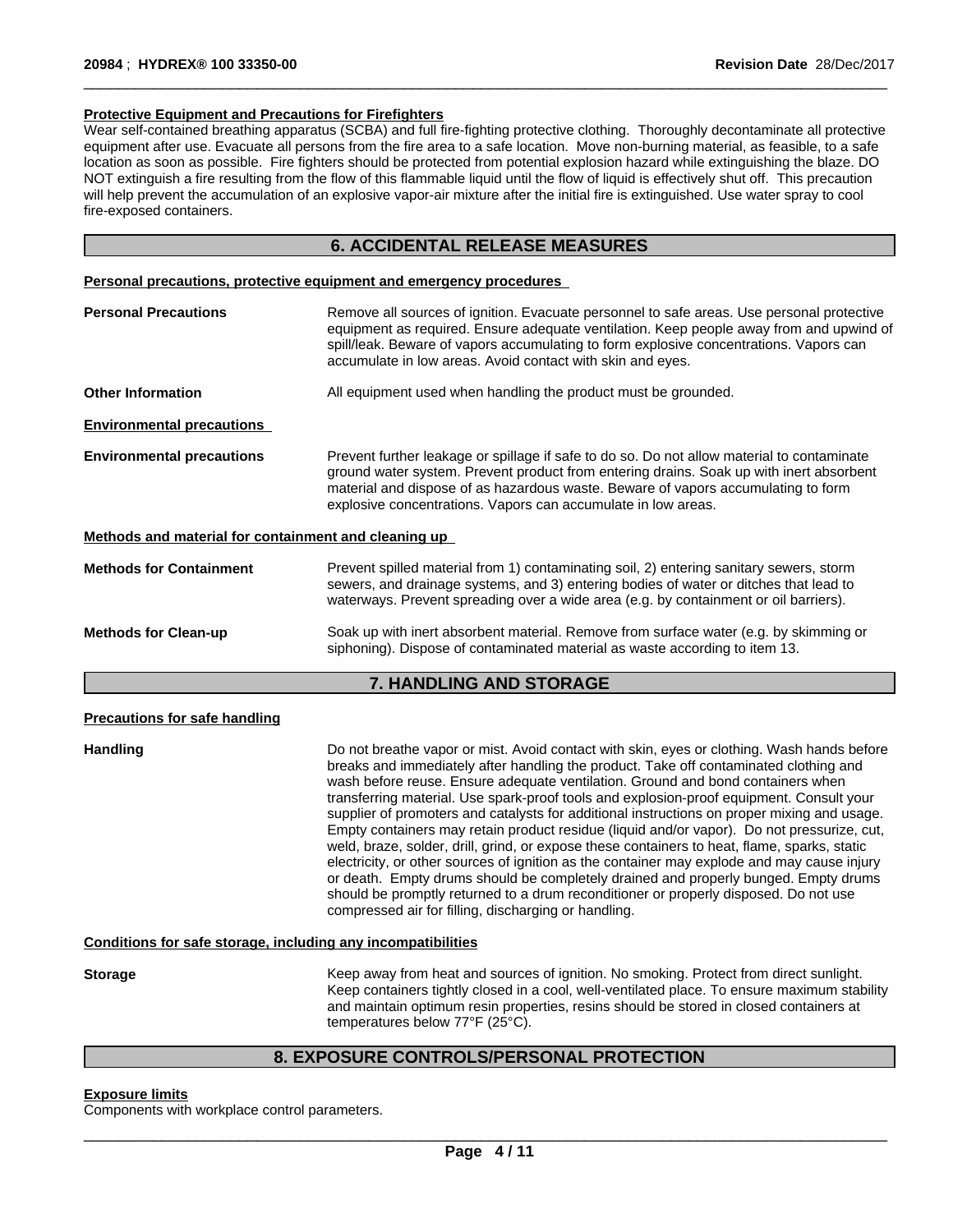| Styrene (CAS #: 100-42-5)                                                                                                                                                                                                                                                                                                                                                                                                |           |                                                                                                                                                                                                                                                                                                                                                                                                                                                                                                                                               |  |
|--------------------------------------------------------------------------------------------------------------------------------------------------------------------------------------------------------------------------------------------------------------------------------------------------------------------------------------------------------------------------------------------------------------------------|-----------|-----------------------------------------------------------------------------------------------------------------------------------------------------------------------------------------------------------------------------------------------------------------------------------------------------------------------------------------------------------------------------------------------------------------------------------------------------------------------------------------------------------------------------------------------|--|
| <b>ACGIH TLV</b>                                                                                                                                                                                                                                                                                                                                                                                                         |           | 20 ppm TWA<br>40 ppm STEL<br>A4 Not Classifiable as a Human Carcinogen                                                                                                                                                                                                                                                                                                                                                                                                                                                                        |  |
| <b>OSHA PEL</b>                                                                                                                                                                                                                                                                                                                                                                                                          |           | 100 ppm TWA                                                                                                                                                                                                                                                                                                                                                                                                                                                                                                                                   |  |
| Industry PEL                                                                                                                                                                                                                                                                                                                                                                                                             |           | 200 ppm Ceiling<br>While the federal workplace exposure limit for styrene is 100<br>ppm, OSHA accepted the styrene industry's proposal to                                                                                                                                                                                                                                                                                                                                                                                                     |  |
| Canada - Alberta OELs                                                                                                                                                                                                                                                                                                                                                                                                    |           | voluntarily meet a PEL of 50 ppm on an 8 hour TWA and a Short<br>Term Exposure Limit (STEL) of 100 ppm, 15 minute exposure.<br>40 ppm STEL<br>170 mg/m <sup>3</sup> STEL<br>20 ppm TWA                                                                                                                                                                                                                                                                                                                                                        |  |
| Canada - Ontario OELs                                                                                                                                                                                                                                                                                                                                                                                                    |           | 85 mg/m <sup>3</sup> TWA<br>35 ppm TWA<br>100 ppm STEL                                                                                                                                                                                                                                                                                                                                                                                                                                                                                        |  |
| Canada - British Columbia OELs                                                                                                                                                                                                                                                                                                                                                                                           |           | 50 ppm TWA<br>75 ppm STEL                                                                                                                                                                                                                                                                                                                                                                                                                                                                                                                     |  |
| NIOSH IDLH<br>Mexico OEL                                                                                                                                                                                                                                                                                                                                                                                                 |           | 700 ppm<br>100 ppm STEL<br>425 mg/m <sup>3</sup> STEL<br>50 ppm TWA<br>215 mg/m <sup>3</sup> TWA<br>(skin)                                                                                                                                                                                                                                                                                                                                                                                                                                    |  |
| Silica, Amorphous, Fumed, Cryst.-Free (CAS #: 112945-52-5)<br>OSHA PEL<br>NIOSH IDLH                                                                                                                                                                                                                                                                                                                                     |           | 20 mppcf, 80 mg/m <sup>3</sup> /%SiO2 TWA<br>3000 mg/m <sup>3</sup> - Immediately dangerous to life or health (IDLH)                                                                                                                                                                                                                                                                                                                                                                                                                          |  |
| TWA (time-weighted average)<br>STEL - Short Term Exposure Limit<br>IDLH - Immediately Dangerous to Life or Health<br>ACGIH (American Conference of Governmental Industrial Hygienists)<br>OSHA - Occupational Safety and Health Administration<br>NIOSH - National Institute for Occupational Safety and Health<br>OEL - Occupational Exposure Limit<br>PEL - Permissible Exposure Limit<br><b>SKIN: Skin Absorption</b> |           |                                                                                                                                                                                                                                                                                                                                                                                                                                                                                                                                               |  |
| Appropriate engineering controls                                                                                                                                                                                                                                                                                                                                                                                         |           |                                                                                                                                                                                                                                                                                                                                                                                                                                                                                                                                               |  |
| <b>Engineering Controls</b>                                                                                                                                                                                                                                                                                                                                                                                              |           | Use general ventilation to maintain airborne concentrations to levels that are below<br>regulatory and recommended occupational exposure limits. Local ventilation may be<br>required during certain operations. Use explosion-proof electrical equipment.                                                                                                                                                                                                                                                                                    |  |
| Individual protection measures, such as personal protective equipment                                                                                                                                                                                                                                                                                                                                                    |           |                                                                                                                                                                                                                                                                                                                                                                                                                                                                                                                                               |  |
| <b>Eye/face Protection</b>                                                                                                                                                                                                                                                                                                                                                                                               | location. | Safety glasses with side-shields. If splashes are likely to occur:. Tight sealing safety<br>goggles. Ensure that eyewash stations and safety showers are close to the workstation                                                                                                                                                                                                                                                                                                                                                             |  |
| <b>Skin Protection</b>                                                                                                                                                                                                                                                                                                                                                                                                   |           | Wear protective nitrile rubber or Viton™ gloves. Gloves made of nitrile rubber or polyvinyl<br>chloride (PVC) may be used for splash protection and brief or intermittent contact with<br>styrenated polyester resin. Please observe the instructions regarding permeability and<br>breakthrough time which are provided by the supplier of the gloves. Also take into<br>consideration the specific local conditions under which the product is used, such as the<br>danger of cuts, abrasion. Impervious clothing. Rubber or plastic boots. |  |
| <b>Respiratory Protection</b>                                                                                                                                                                                                                                                                                                                                                                                            |           | None required if hazards have been assessed and airborne concentrations are maintained<br>below the exposure limits listed in Section 8. Wear an approved air-purifying respirator with<br>organic vapor cartridges and particulate filters where airborne concentrations may exceed<br>exposure limits in Section 8 and/or there is exposure to dust or mists due to sanding,                                                                                                                                                                |  |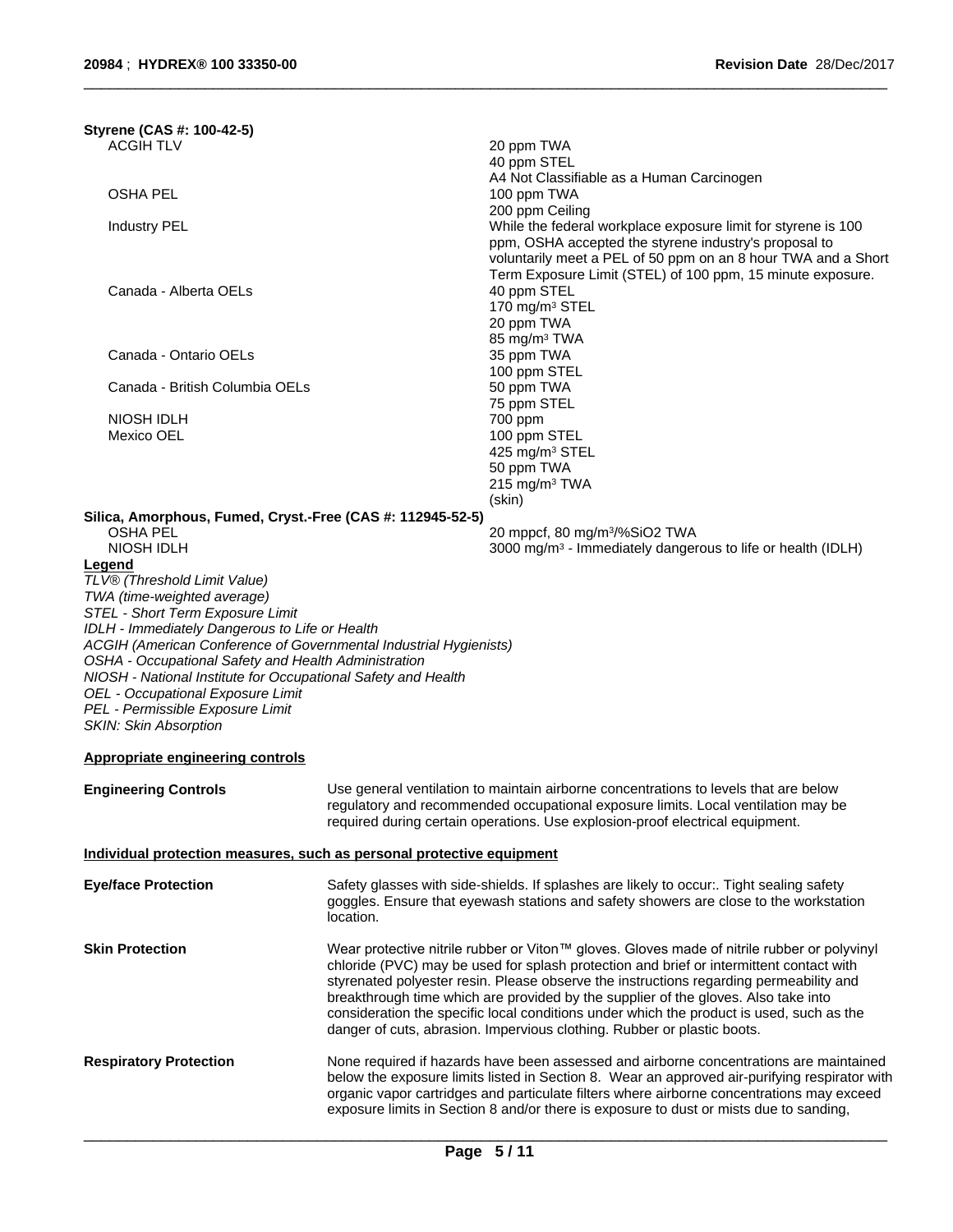grinding, cutting, or spraying. Use an approved positive-pressure air-supplied respirator with emergency escape provisions if there is any potential for an uncontrolled release, airborne concentrations are not known, or any other circumstances where air-purifying respirators may not provide adequate protection.

 $\overline{\phantom{a}}$  ,  $\overline{\phantom{a}}$  ,  $\overline{\phantom{a}}$  ,  $\overline{\phantom{a}}$  ,  $\overline{\phantom{a}}$  ,  $\overline{\phantom{a}}$  ,  $\overline{\phantom{a}}$  ,  $\overline{\phantom{a}}$  ,  $\overline{\phantom{a}}$  ,  $\overline{\phantom{a}}$  ,  $\overline{\phantom{a}}$  ,  $\overline{\phantom{a}}$  ,  $\overline{\phantom{a}}$  ,  $\overline{\phantom{a}}$  ,  $\overline{\phantom{a}}$  ,  $\overline{\phantom{a}}$ 

**General Hygiene Considerations** Handle in accordance with good industrial hygiene and safety practice.

### **9. PHYSICAL AND CHEMICAL PROPERTIES**

**Appearance Amber Opaque Amber Opaque**<br> **Amber Opaque**<br> **Amber Odor Odor** Pungent **Odor threshold 0.2 ppm (Styrene) Physical State** Liquid **pH** Not applicable **Flash point** 32 °C / 89 °F **Flash Point Method:**<br> **Autoignition Temperature**<br> **Autoignition Temperature**<br> **Autoignition Temperature Autoignition Temperature Boiling point / boiling range** 146°C / 295°F (Styrene) **Melting point / freezing point**  $\blacksquare$  *point*  $\blacksquare$  *No information available* **Flammability Limit in Air Lower** 1.1% (Styrene) **Upper** 6.1% (Styrene) **Specific Gravity** 1.04 - 1.12 @ 25°C **Solubility Insoluble in water Insoluble in water Insoluble in water Evaporation rate** 0.49 (BuAc = 1) (Styrene) **Vapor Pressure** 5 mmHg @ 20°C (Styrene)

**Vapor density** 3.6 (Air = 1) (Styrene) **Explosive properties CENE ACCESS** No information available **Oxidizing Properties**<br> **Percent Volatile**<br> **Percent Volatile**<br> **Percent Volatile Percent Volatile VOC Content VOC Content 186 g/l (calculated)** product as supplied **Viscosity** 450 - 650 cps @ 25°C **Partition coefficient**<br> **Decomposition temperature**<br>
No information available<br>
No information available **Decomposition temperature** 

6.7 hPa (Styrene)

# **10. STABILITY AND REACTIVITY**

#### **Reactivity**

Unstable upon depletion of inhibitor.

#### **Chemical Stability**

Stable under normal conditions. Stable under recommended storage conditions.

#### **Possibility of Hazardous Reactions**

**Hazardous polymerization** Polymerization can occur. Hazardous polymerization will occur if contaminated with peroxides, metal salts and polymerization catalysts. Product will undergo hazardous polymerization at temperatures above 150 F (65 C). Hazardous polymerization may occur upon depletion of inhibitor - may cause heat and pressure build-up in closed containers.

#### **Conditions to Avoid**

Heat, flames and sparks. Contamination by those materials referred to under Incompatible materials. Unstable upon depletion of inhibitor. Elevated temperature.

#### **Incompatible materials**

Strong acids. Strong oxidizing agents. Metal salts. Polymerization catalysts.

#### **Hazardous decomposition products**

Hydrocarbons. Carbon monoxide. Carbon dioxide (CO2). Thermal decomposition can lead to release of irritating and toxic gases and vapors.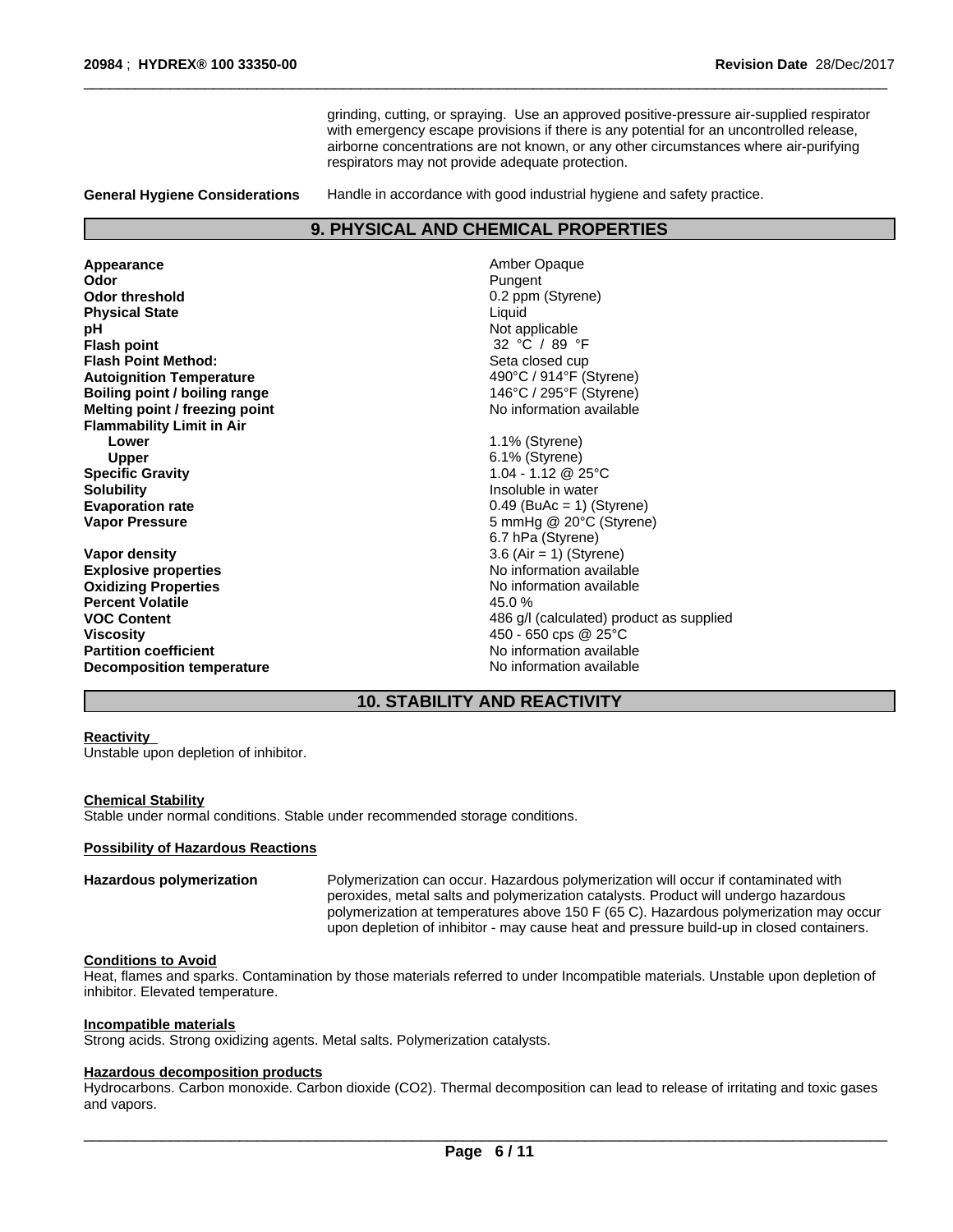# **11. TOXICOLOGICAL INFORMATION**

 $\overline{\phantom{a}}$  ,  $\overline{\phantom{a}}$  ,  $\overline{\phantom{a}}$  ,  $\overline{\phantom{a}}$  ,  $\overline{\phantom{a}}$  ,  $\overline{\phantom{a}}$  ,  $\overline{\phantom{a}}$  ,  $\overline{\phantom{a}}$  ,  $\overline{\phantom{a}}$  ,  $\overline{\phantom{a}}$  ,  $\overline{\phantom{a}}$  ,  $\overline{\phantom{a}}$  ,  $\overline{\phantom{a}}$  ,  $\overline{\phantom{a}}$  ,  $\overline{\phantom{a}}$  ,  $\overline{\phantom{a}}$ 

### **Information on likely routes of exposure**

| <b>Primary Routes of Entry</b>                                                                                                                      | Eye contact, Ingestion, Inhalation, Skin Contact, Skin absorption                                                                                                                                                                                                                                                                                                                                                                                                                                                                  |  |  |
|-----------------------------------------------------------------------------------------------------------------------------------------------------|------------------------------------------------------------------------------------------------------------------------------------------------------------------------------------------------------------------------------------------------------------------------------------------------------------------------------------------------------------------------------------------------------------------------------------------------------------------------------------------------------------------------------------|--|--|
| <b>Acute toxicity</b><br><b>Styrene</b><br>Oral LD50<br>Dermal LD50<br><b>Inhalation LC50</b><br>Silica, Amorphous, Fumed, Cryst.-Free<br>Oral LD50 | $= 5000$ mg/kg (Rat)<br>> 2000 mg/kg (Rat)<br>$= 11.8$ mg/l (4 H) (Rat)<br>$= 3160$ mg/kg (Rat)                                                                                                                                                                                                                                                                                                                                                                                                                                    |  |  |
| Information on toxicological effects                                                                                                                |                                                                                                                                                                                                                                                                                                                                                                                                                                                                                                                                    |  |  |
| <b>Symptoms</b>                                                                                                                                     | Symptoms of overexposure are dizziness, headache, tiredness, nausea, unconsciousness,<br>cessation of breathing.                                                                                                                                                                                                                                                                                                                                                                                                                   |  |  |
|                                                                                                                                                     | Delayed and immediate effects as well as chronic effects from short and long-term exposure                                                                                                                                                                                                                                                                                                                                                                                                                                         |  |  |
| <b>Eyes</b>                                                                                                                                         | Irritating to eyes.                                                                                                                                                                                                                                                                                                                                                                                                                                                                                                                |  |  |
| <b>Skin</b>                                                                                                                                         | Harmful by skin absorption. Contact causes skin irritation. Prolonged skin contact may defat<br>the skin and produce dermatitis.                                                                                                                                                                                                                                                                                                                                                                                                   |  |  |
| <b>Inhalation</b>                                                                                                                                   | Harmful by inhalation. May cause irritation of respiratory tract. Inhalation of high vapor<br>concentrations can cause central nervous system depression and narcosis.                                                                                                                                                                                                                                                                                                                                                             |  |  |
| Ingestion                                                                                                                                           | Harmful if swallowed. Ingestion may cause gastrointestinal irritation, nausea, vomiting and<br>diarrhea. Aspiration hazard if swallowed - can enter lungs and cause damage. Ingestion is<br>not an anticipated route of exposure for this material in industrial use.                                                                                                                                                                                                                                                              |  |  |
| <b>Irritation</b>                                                                                                                                   | Irritating to eyes and skin.                                                                                                                                                                                                                                                                                                                                                                                                                                                                                                       |  |  |
| <b>Corrosivity</b>                                                                                                                                  | Not corrosive.                                                                                                                                                                                                                                                                                                                                                                                                                                                                                                                     |  |  |
| <b>Sensitization</b>                                                                                                                                | May cause sensitization of susceptible persons by skin contact.                                                                                                                                                                                                                                                                                                                                                                                                                                                                    |  |  |
| <b>Repeated dose toxicity</b>                                                                                                                       | In humans, styrene may cause a transient decrease in color discrimination and effects on<br>hearing. Repeated or prolonged exposure may cause skin irritation and dermatitis, due to<br>defatting properties of the product. May cause damage to the kidneys, liver, eyes, brain,<br>respiratory system, central nervous system through prolonged or repeated exposure if<br>inhaled. May cause damage to the liver, eyes, brain, respiratory system, central nervous<br>system through prolonged or repeated exposure if inhaled. |  |  |
| <b>Mutagenic effects</b>                                                                                                                            | Styrene has given mixed positive and negative results in a number of mutagenicity tests.<br>Styrene was not mutagenic without metabolic activation but gave negative and positive<br>mutagenic results with metabolic activation.                                                                                                                                                                                                                                                                                                  |  |  |
| Carcinogenicity                                                                                                                                     |                                                                                                                                                                                                                                                                                                                                                                                                                                                                                                                                    |  |  |
| <b>Styrene</b><br><b>ACGIH</b><br><b>IARC</b><br><b>NTP</b><br>Cobalt bis(2-ethylhexanoate)<br><b>IARC</b>                                          | A4 - Not Classifiable as a Human Carcinogen<br>Group 2B - Possibly Carcinogenic to Humans<br>Reasonably anticipated to be human carcinogen<br>Group 2B - Possibly Carcinogenic to Humans                                                                                                                                                                                                                                                                                                                                           |  |  |
| Legend                                                                                                                                              | ACGIH (American Conference of Governmental Industrial Hygienists)<br>NTP - National Toxicology Program<br>IARC - International Agency for Research on Cancer                                                                                                                                                                                                                                                                                                                                                                       |  |  |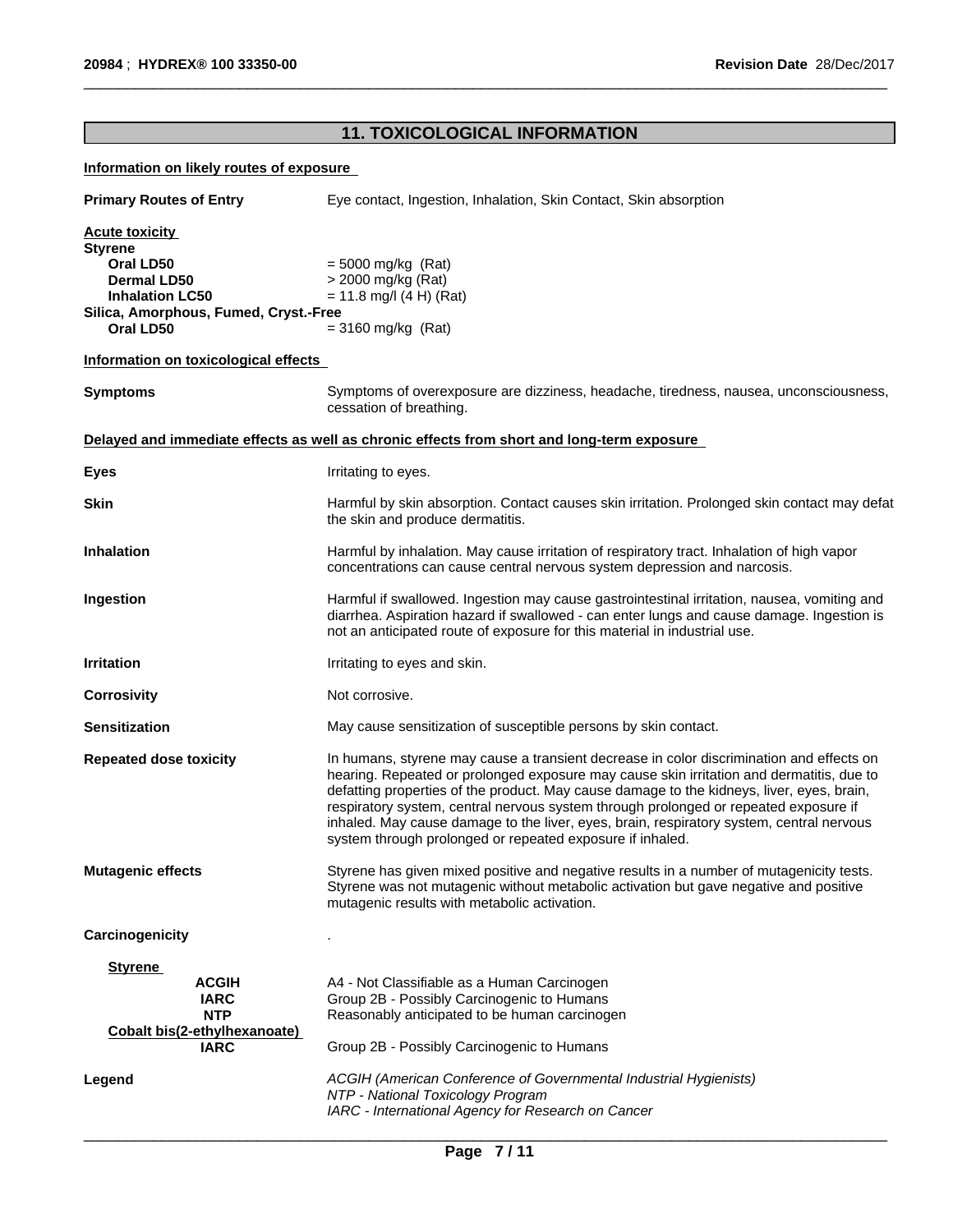| <b>Reproductive Toxicity</b>                                         | No information available.                                                                                                   |
|----------------------------------------------------------------------|-----------------------------------------------------------------------------------------------------------------------------|
| <b>Neurological effects</b>                                          | No information available.                                                                                                   |
| <b>STOT - single exposure</b>                                        | No information available.                                                                                                   |
| <b>STOT</b> - repeated exposure                                      | No information available.                                                                                                   |
| <b>Target organ effects</b>                                          | Liver, Kidney, Central nervous system (CNS), Respiratory system.                                                            |
| <b>Aspiration hazard</b>                                             | No information available.                                                                                                   |
| Unknown acute toxicity                                               | 55.1 % of the mixture consists of ingredient(s) of unknown toxicity.                                                        |
| ATEmix (oral)<br><b>ATEmix (dermal)</b><br>ATEmix (inhalation-vapor) | The following values are calculated based on chapter 3.1 of the GHS document.<br>5094 mg/kg<br>2038 mg/kg mg/L<br>12 $mg/L$ |

**12. ECOLOGICAL INFORMATION**

 $\overline{\phantom{a}}$  ,  $\overline{\phantom{a}}$  ,  $\overline{\phantom{a}}$  ,  $\overline{\phantom{a}}$  ,  $\overline{\phantom{a}}$  ,  $\overline{\phantom{a}}$  ,  $\overline{\phantom{a}}$  ,  $\overline{\phantom{a}}$  ,  $\overline{\phantom{a}}$  ,  $\overline{\phantom{a}}$  ,  $\overline{\phantom{a}}$  ,  $\overline{\phantom{a}}$  ,  $\overline{\phantom{a}}$  ,  $\overline{\phantom{a}}$  ,  $\overline{\phantom{a}}$  ,  $\overline{\phantom{a}}$ 

### **Ecotoxicity**

| <b>Styrene</b>                |                                                                 |
|-------------------------------|-----------------------------------------------------------------|
| Partition coefficient         | 2.95                                                            |
| Bioconcentration factor (BCF) | 74                                                              |
| Algae                         | EC50 = 1.4 mg/L (Pseudokirchneriella subcapitata) (72h)         |
|                               | EC50 0.46 - 4.3 mg/L (Pseudokirchneriella subcapitata) (72h)    |
| Fish                          | LC50 3.24 - 4.99 mg/L (Pimephales promelas) (96 h) flow-through |
|                               | LC50 19.03 - 33.53 mg/L (Lepomis macrochirus) (96 h) static     |
|                               | LC50 6.75 - 14.5 mg/L (Pimephales promelas) (96 h) static       |
|                               | LC50 58.75 - 95.32 mg/L (Poecilia reticulata) (96 h) static     |
| Crustacea                     | EC50 3.3 - 7.4 mg/L 48 h                                        |
| Cobalt bis(2-ethylhexanoate)  |                                                                 |
| Algae                         | $EC50 = 0.639$ mg/L                                             |

#### **Unknown aquatic toxicity**

55.4 % of the mixture consists of components(s) of unknown hazards to the aquatic environment.

#### **Persistence/Degradability**

No information available.

### **Bioaccumulation**

No information available.

### **Other adverse effects**

No information available.

# **13. DISPOSAL CONSIDERATIONS**

| Waste treatment methods        |                                                                                                                                                                                                    |
|--------------------------------|----------------------------------------------------------------------------------------------------------------------------------------------------------------------------------------------------|
| <b>Disposal Considerations</b> | Hazardous waste. Can be incinerated, when in compliance with local regulations.                                                                                                                    |
| Contaminated packaging         | Empty containers should be taken for local recycling, recovery or waste disposal.                                                                                                                  |
| <b>US EPA Waste Number</b>     | D001 (IGNITABLE): When discarded in its purchased form, this material would be regulated<br>under 40 CFR 261.21 as EPA Hazardous Waste Number D001 based on the characteristic<br>of ignitability. |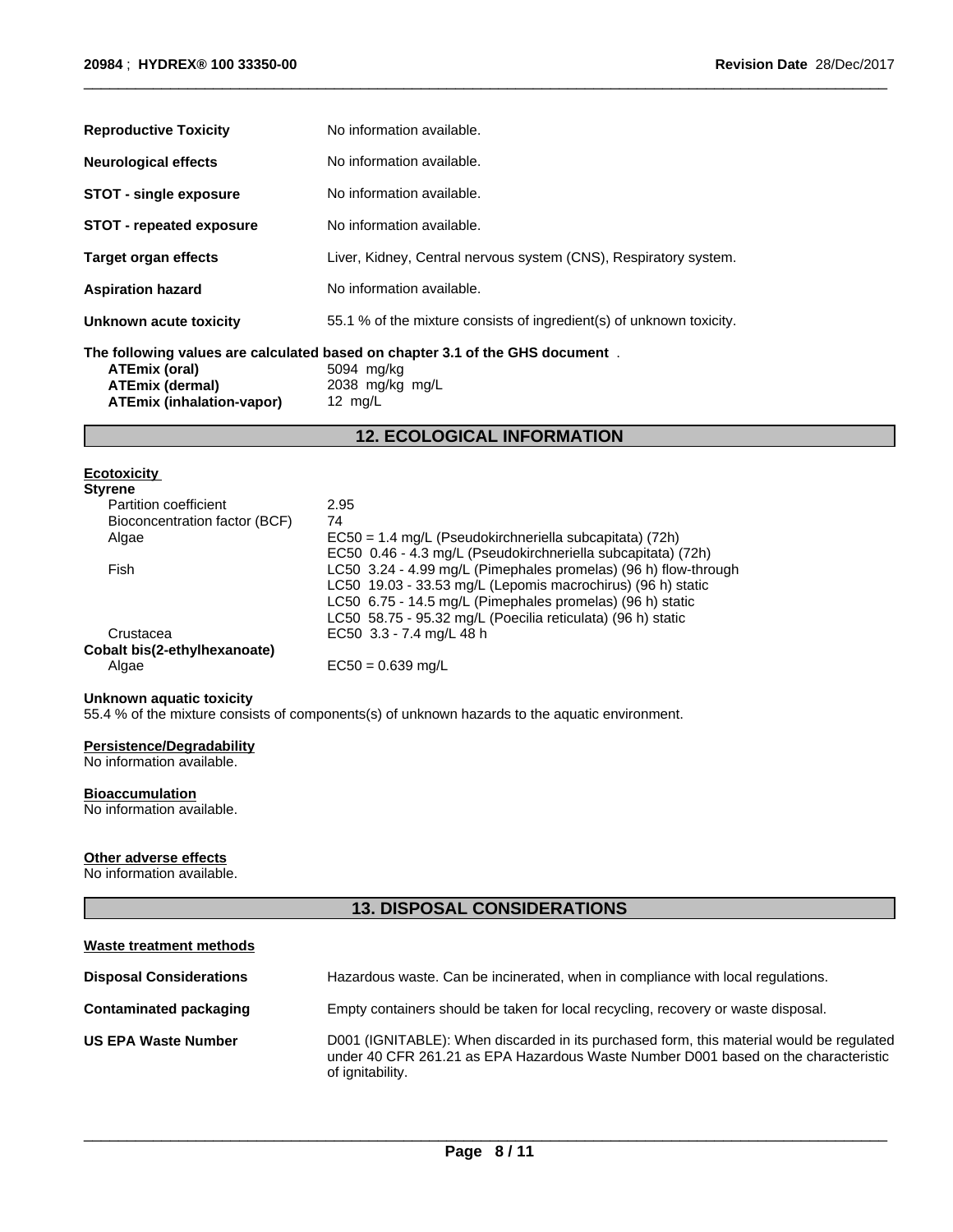# **14. TRANSPORT INFORMATION**

 $\overline{\phantom{a}}$  ,  $\overline{\phantom{a}}$  ,  $\overline{\phantom{a}}$  ,  $\overline{\phantom{a}}$  ,  $\overline{\phantom{a}}$  ,  $\overline{\phantom{a}}$  ,  $\overline{\phantom{a}}$  ,  $\overline{\phantom{a}}$  ,  $\overline{\phantom{a}}$  ,  $\overline{\phantom{a}}$  ,  $\overline{\phantom{a}}$  ,  $\overline{\phantom{a}}$  ,  $\overline{\phantom{a}}$  ,  $\overline{\phantom{a}}$  ,  $\overline{\phantom{a}}$  ,  $\overline{\phantom{a}}$ 

# **DOT**

| UN/ID no.<br>Proper shipping name<br><b>Hazard Class</b><br><b>Packing Group</b><br><b>NAERG:</b>                                               | UN1866<br><b>RESIN SOLUTION</b><br>3<br>III<br>127                            |  |
|-------------------------------------------------------------------------------------------------------------------------------------------------|-------------------------------------------------------------------------------|--|
| <b>TDG</b><br>UN/ID no.<br>Proper shipping name<br><b>Hazard Class</b><br><b>Packing Group</b><br><b>NAERG:</b>                                 | <b>UN1866</b><br><b>RESIN SOLUTION</b><br>CLASS <sub>3</sub><br>PG III<br>127 |  |
| <b>MEX</b><br>UN/ID no.<br>Proper shipping name<br><b>Hazard Class</b><br><b>Packing Group</b><br><b>NAERG:</b>                                 | UN1866<br><b>RESIN SOLUTION</b><br>3<br>PG III<br>127                         |  |
| <b>IATA</b><br>UN/ID no.<br>Proper shipping name<br><b>Hazard Class</b><br><b>Packing Group</b><br><b>Packing Instructions</b><br><b>NAERG:</b> | <b>UN1866</b><br><b>RESIN SOLUTION</b><br>3<br>Ш<br>355; 366<br>127           |  |
| <b>IMDG/IMO</b><br>UN/ID no.<br>Proper shipping name<br><b>Hazard Class</b><br><b>Packing Group</b>                                             | <b>UN1866</b><br><b>RESIN SOLUTION</b><br>CLASS <sub>3</sub><br><b>PG III</b> |  |

**EmS-No** F-E, S-E **15. REGULATORY INFORMATION**

| International Inventories<br><b>TSCA Inventory Status:</b> | All components of this material are listed on the US Toxic Substances Control Act (TSCA)<br>inventory. Listed on TSCA.                     |
|------------------------------------------------------------|--------------------------------------------------------------------------------------------------------------------------------------------|
| <b>Canadian Inventory Status:</b>                          | All components of this material are listed on the Canadian Domestic Substances List (DSL)                                                  |
| <b>Australian Inventory Status:</b>                        | This product contains only chemicals which are currently listed on the Australian Inventory<br>of Chemical Substances                      |
| <b>Korean Inventory Status:</b>                            | This product contains only chemicals which are currently listed on the Korean Chemical<br>Substances List                                  |
| <b>Philippine Inventory:</b>                               | This product contains only chemicals that are currently listed on the Philippine Inventory of<br><b>Chemicals and Chemical Substances</b>  |
| Japan ENCS:                                                | This product contains only chemicals that are currently listed on the Japanese Inventory of<br><b>Existing and New Chemical Substances</b> |
| <b>Chinese IECS:</b>                                       | This product contains only chemicals that are currently listed on the Chinese Inventory of<br><b>Existing Chemical Substances</b>          |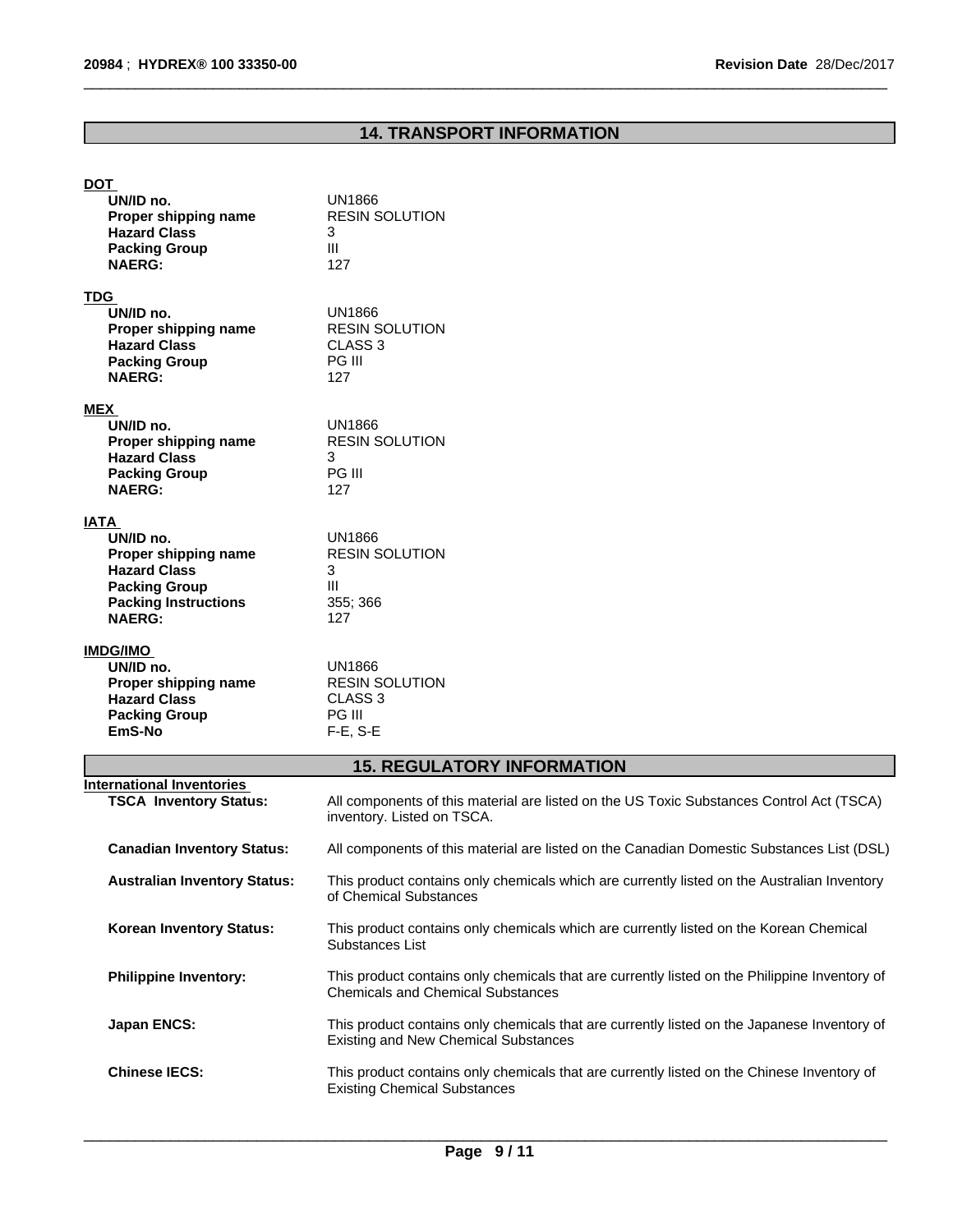**New Zealand Inventory:** This product contains only chemicals which are currently listed on the New Zealand Inventory of Chemicals

 $\overline{\phantom{a}}$  ,  $\overline{\phantom{a}}$  ,  $\overline{\phantom{a}}$  ,  $\overline{\phantom{a}}$  ,  $\overline{\phantom{a}}$  ,  $\overline{\phantom{a}}$  ,  $\overline{\phantom{a}}$  ,  $\overline{\phantom{a}}$  ,  $\overline{\phantom{a}}$  ,  $\overline{\phantom{a}}$  ,  $\overline{\phantom{a}}$  ,  $\overline{\phantom{a}}$  ,  $\overline{\phantom{a}}$  ,  $\overline{\phantom{a}}$  ,  $\overline{\phantom{a}}$  ,  $\overline{\phantom{a}}$ 

#### **US Federal Regulations**

#### **TSCA 12(b) - Export Notification:**

This material does not contain any components that are subject to the US Toxic Substances Control Act (TSCA) Section 12(b) Export Notification requirements.

#### **SARA 313**

Section 313 of Title III of the Superfund Amendments and Reauthorization Act of 1986 (SARA). This product contains a chemical or chemicals which are subject to the reporting requirements of the Act and and Title 40 of the Code of Federal Regulations, Part 372:

| .<br>.`hemical<br>l Name     | <b>CAS No.</b>  | Weiaht-%            | 313 Status<br><b>ADA</b><br>50 |
|------------------------------|-----------------|---------------------|--------------------------------|
| Stvrene                      | -42-<br>100     | $\sim$<br>- 46<br>╍ | Listed                         |
| Cobalt bis(2-ethylhexanoate) | -52-7<br>$'36-$ | ະບ.ວ                | Listed                         |

#### **EPCRA: Emergency Planning and Community Right-to-Know Act**

Should this product meet EPCRA 311/312 Tier reporting criteria at 40 CFR 370, refer to Section 2 of this SDS for appropriate classifications.

#### **CWA (Clean WaterAct)**

This product contains the following listed substances:

| <b>Chemical Name</b> | <b>CWA - Reportable</b><br>Quantities | <b>CWA - Toxic Pollutants  </b> | <b>CWA - Priority</b><br><b>Pollutants</b> | <b>CWA - Hazardous</b><br><b>Substances</b> |
|----------------------|---------------------------------------|---------------------------------|--------------------------------------------|---------------------------------------------|
| Styrene<br>100-42-5  | 1000 lb                               |                                 |                                            | Listed                                      |

# **Clean Air Act,Section 112 Hazardous Air Pollutants (HAPs) (see 40 CFR 61)**

| This product contains the following HAPs: |          |            |                  |  |
|-------------------------------------------|----------|------------|------------------|--|
| <b>Chemical Name</b>                      | CAS No.  | Weight-%   | <b>HAPS data</b> |  |
| Stvrene                                   | 100-42-5 | - 46<br>42 |                  |  |
| Cobalt bis(2-ethylhexanoate)              | 136-52-7 | <0.3       | Listed           |  |

#### **CERCLA**

This product contains the following reportable quantities:

| <b>Chemical Name</b> | 40 CFR 302.4 RQ | <b>40 CFR 355 EHS TPQs</b> |
|----------------------|-----------------|----------------------------|
| Styrene              | 1000 lb         |                            |
|                      | 454 kg          |                            |

#### **Chemical Weapons Convention (CWC)**

This product does not contain any listed substances.

#### **State Regulations**

#### **California Proposition 65**

WARNING: This material contains a chemical known to the State of California to cause cancer and birth defects or other reproductive harm. The California Safe Drinking Water and Toxic Enforcement Act of 1986 requires that clear and reasonable warning be given prior to exposing any person to this chemical.

# **Canada**

This product has been classified in accordance with the hazard criteria of the Hazardous Products Regulations (HPR) and the SDS contains all the information required by the HPR.

| <b>16. OTHER INFORMATION</b> |                                     |                       |                      |  |
|------------------------------|-------------------------------------|-----------------------|----------------------|--|
| <b>NFPA Rating</b>           | Health 2                            | <b>Flammability 3</b> | <b>Instability 1</b> |  |
| <b>Prepared By</b>           | <b>Polynt Regulatory Department</b> |                       |                      |  |
|                              |                                     |                       |                      |  |